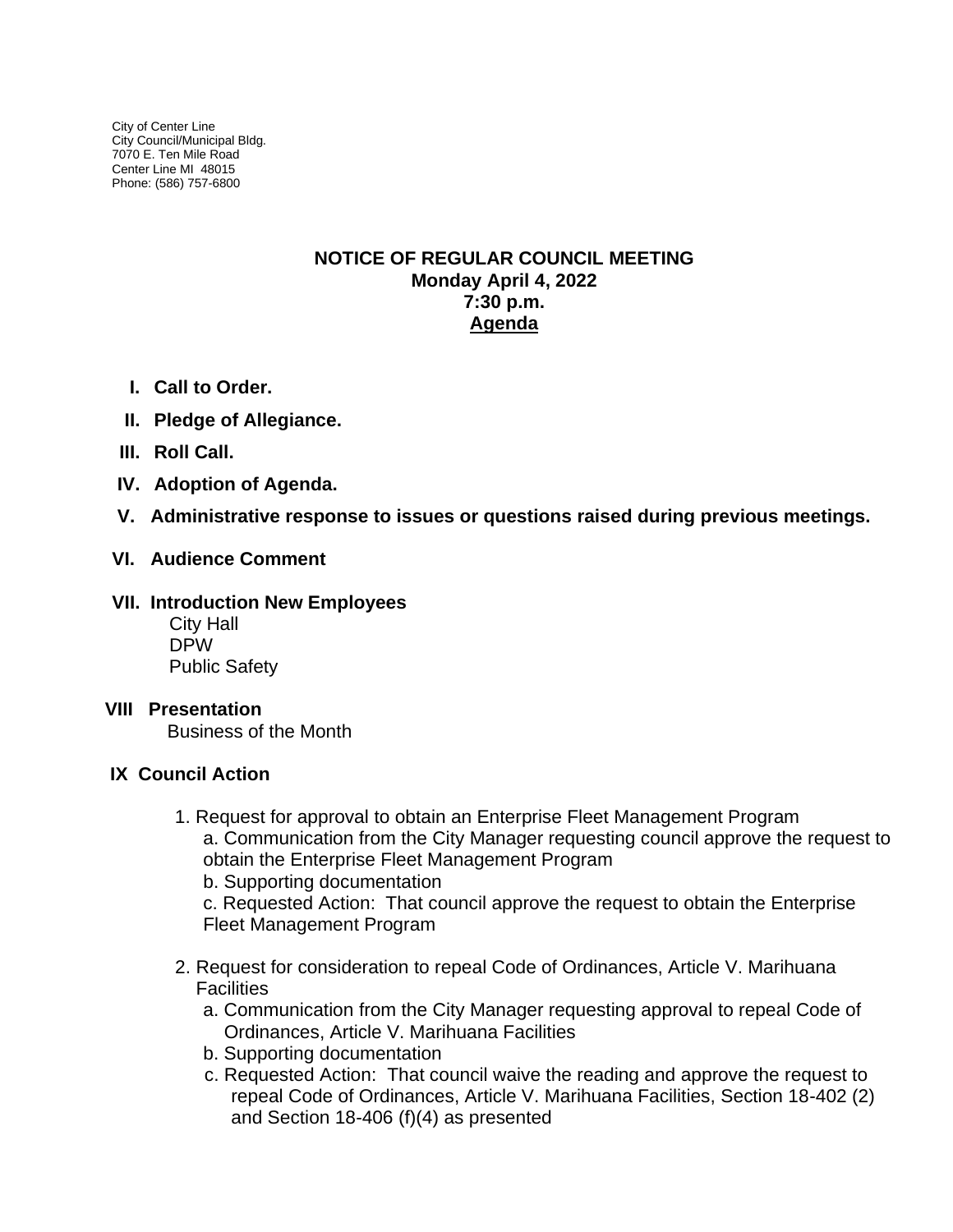- 3. Request for approval to amend the Fund Balance Policy as presented
	- a. Communication from the City Manager requesting council approve the amendments to the Fund Balance Policy
	- b. Supporting documentation
	- c. Requested Action: That council waive the reading and approve the amendments to the Fund Balance Policy as presented
- 4. Request consideration to approve proposed amendments to the Code of Ordinance, Chapter 4 – Building & Building Regulations – Ordinance 414
	- a. Communication from the City Manager requesting council approve the proposed amendments to the Code of Ordinance Chapter 4 – Building & Building Regulations
	- b. Supporting documentation
	- c. Requested Action: That council waive the reading and approve the proposed amendments to the Code of Ordinance, Chapter 4 – Building and Building Regulations, Article III – Mechanical Code Sec 14-59 permit fees as presented
- 5. Request of consideration to adopt a revised building division application and permit fee schedule
	- a. Communication from the City Manager requesting council approve the request to adopt a revised building division application and permit fee schedule
	- b. Supporting documentation
	- c. Requested Action: That council waive the reading and adopt the revised building division application and permit fee schedule as presented
- 6. Request approval of the 2022-2023 Salt Contract with Detroit Salt
	- a. Communication from the DPW Superintendent requesting council approve the 2022/2023 Salt Contract with Detroit Salt company
	- b. Supporting documentation
	- c. Requested Action: That council approve the request to purchase salt for the 2022/2023 season with the City of Farmington Hills Co-op from Detroit Salt in the amount of \$37,173.50/\$57.19 per ton with a minimum purchase of 650 ton.
- 7. Consideration to waive the requirement of 3 bids and approve bids for FY 2023 and FY 2024 for Grounds Maintenance Services
	- a. Communication from the City Manager requesting consideration of three bids for FY 2023 & 2024 City of Center Line & U.S. Army Reserve Centers & U.S. Army Garrison Grounds Maintenance Services
	- b. Supporting documentation
	- c. Requested Action: That council waive the three bid requirements, and approve bids from Xpert Lawn & Snow for City of Center Line grounds maintenance in an amount not to exceed \$60,600, Landscape Services Inc. for city aeration and fertilization services not to exceed \$8,405.00, Xpert Lawn & Snow for U.S. Army Reserve Centers (4 total) grounds maintenance services not to exceed \$3,431.00, and Landscape Services for U.S. Army Garrison Services Inc in the amount not to exceed \$153,702.00 and authorize the City Manager to sign contracts with Xpert Lawn & Snow and Landscape Services Inc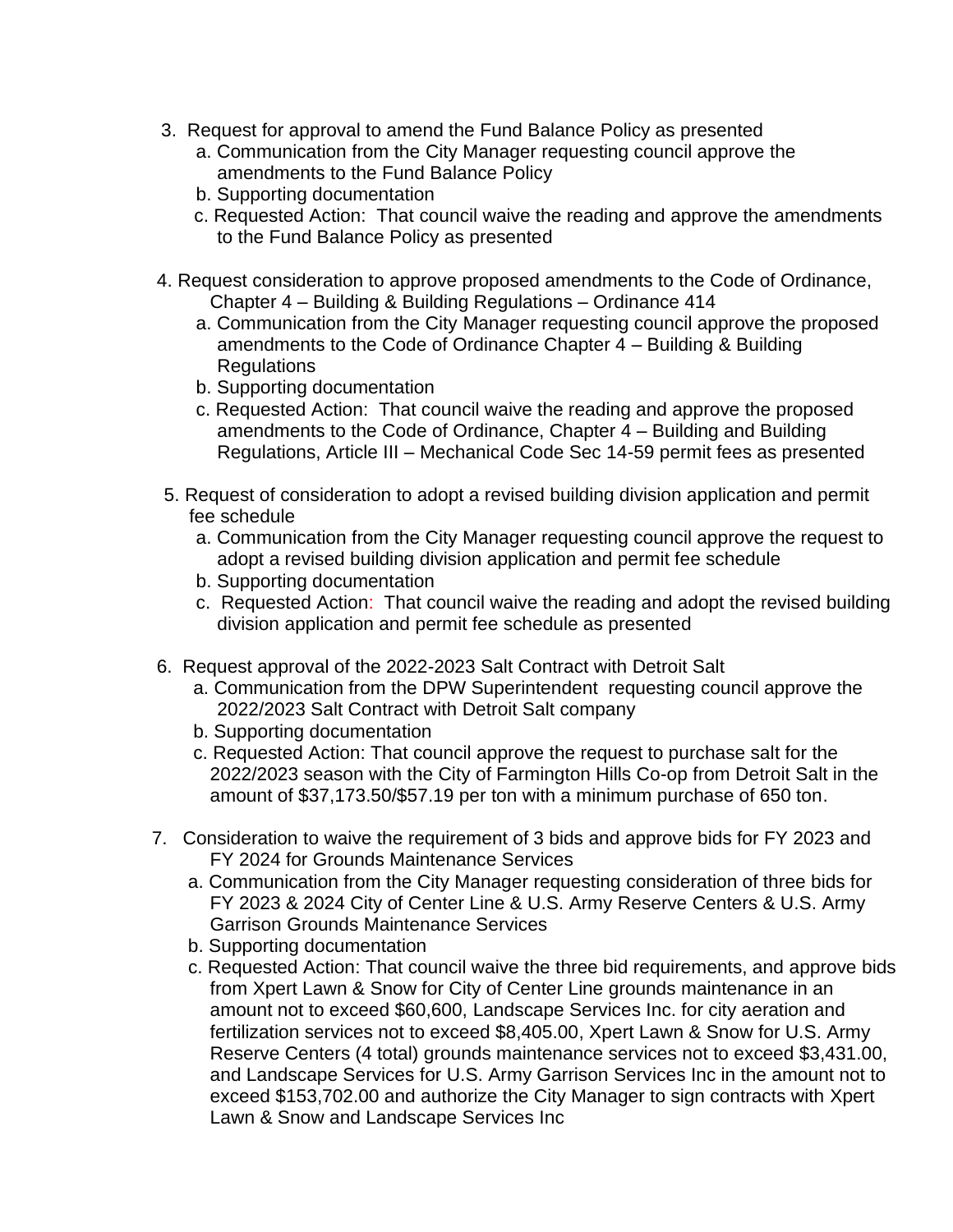8. Request for approval of Social District Permit Applications

a. Communication from the City Manager requesting council approve Social District Permit Applications for two establishments to operate during the hours of the Center Line Independence Festival

b. Supporting documentation

c. Requested Action: That council approve the request for Social District Permit Applications for Sandbaggers Sports Bar and TeRomas Bar & Lounge to be operate during the hours of the Center Line Independence Festival from Friday June 3<sup>rd</sup> thru Sunday June 5<sup>th</sup>, 2022

- **X. Consent Agenda (All items under the consent agenda are considered routine by Mayor and Council and will be approved by one motion unless a Council Member or audience requests that the item be removed and added on as a separate agenda item).**
	- 1. Vouchers for month of March
		- a. Communication from the City Manager requesting council approve the vouchers for the month of March 2022
		- b. Supporting documentation
		- c. Requested Action: Accept, place on file, and the recommendation be carried out
	- 2. Minutes
		- a. Communication from the City Manager requesting council approve the March 7 2022, regular council meeting minutes
		- b. Supporting documentation
		- c. Requested Action: Accept, place on file, and the recommendation be carried out
	- 3. Request for approval overnight stay for the Deputy Chief
		- a. Communication from the Public Safety Director requesting council approve the overnight stay for the Deputy Chief to attend the International Association of Arson Investigators
		- b. Supporting documentation
		- c. Requested Action: Accept, place on file, and the recommendation be carried out
	- 4. Request for approval of overnight stay to attend 2<sup>nd</sup> year of NRPA Director School
		- a. Communication from the Recreation Director requesting council approve the 2<sup>nd</sup> year of NRPA Director School
		- b. Supporting documentation
		- c. Requested Action: Accept, place on file, and the recommendation be carried out
	- 5. Request for approval of budget meeting schedule
		- a. Communication from the Finance Director requesting council approve the schedule of budget meeting schedule with department heads
		- b. Supporting documentation
		- c. Requested Action: Accept, place on file, and the recommendation be carried out